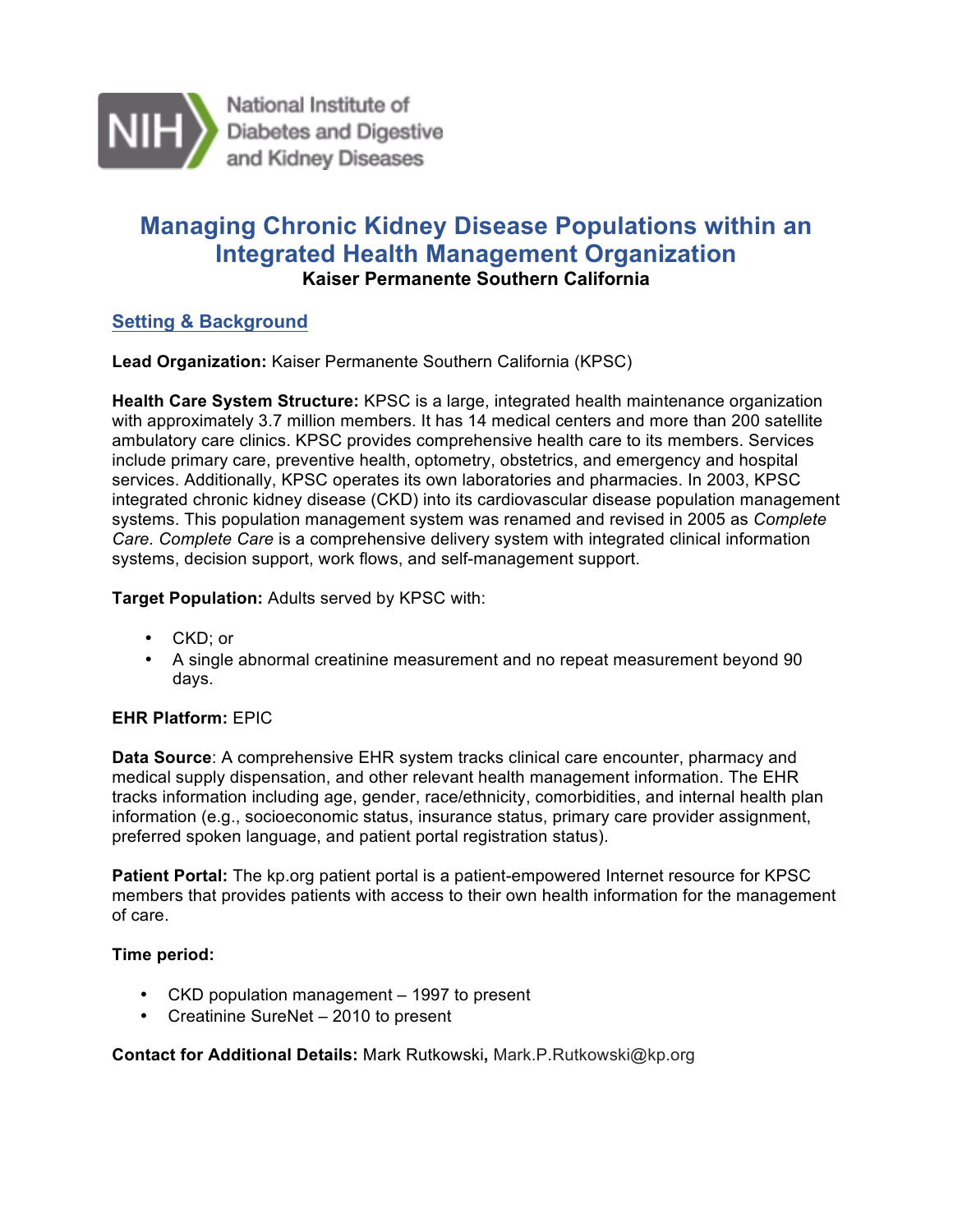## **Introduction**

 A KPSC chronic disease population management system was first developed in the 1990s, when a pharmacy-led population management program was developed to manage patients with diabetes, hypertension, cardiovascular disease, etc. This system predated EHRs, but compiled electronic information from various sources into a searchable database. The KPSC nephrology system enabled capture of eGFR and proteinuria. With the development of the 2002 Kidney Disease Outcomes Quality Initiative (KDOQI) CKD definition and staging guidelines, KPSC has modified its CKD population management activities to better match the KDOQI guidelines. team was able to work with this established system to begin developing CKD algorithms. The

 The primary purpose of the population care management system is to offer important information to providers at the point of care. CKD-specific information and advice was integrated into KPSC's *Complete Care* population care management system. This allows providers to address CKD whenever patients come into the health care system. Key activities include:

- Implementation of a CKD staging algorithm;
- • Identification of patients at high risk for progression to end-stage renal disease (ESRD); and
- • Tracking provision of evidence-based care (e.g., nephrology referral, optimal start of ESRD therapy).

 Since the launch of the EHR system in 2005, these activities have been integrated within the EHR system.

 data to identify individuals with a single abnormal creatinine result and no repeat measurement beyond 90 days. The program aims to ensure all abnormal creatinine values are addressed by creating a parallel system to support clinical practice without interfering with current practice or In 2010, KPSC launched Kaiser Permanente's **Creatinine SureNet Program**, which uses EHR placing blame.

### **Methods**

#### **Identifying and Staging Patients with CKD**

 KPSC determines CKD stage based on multiple CKD markers and risk factors, depending on the eGFR range as described in Table 1. Groups identified with the CKD label are included in the KPSC management system.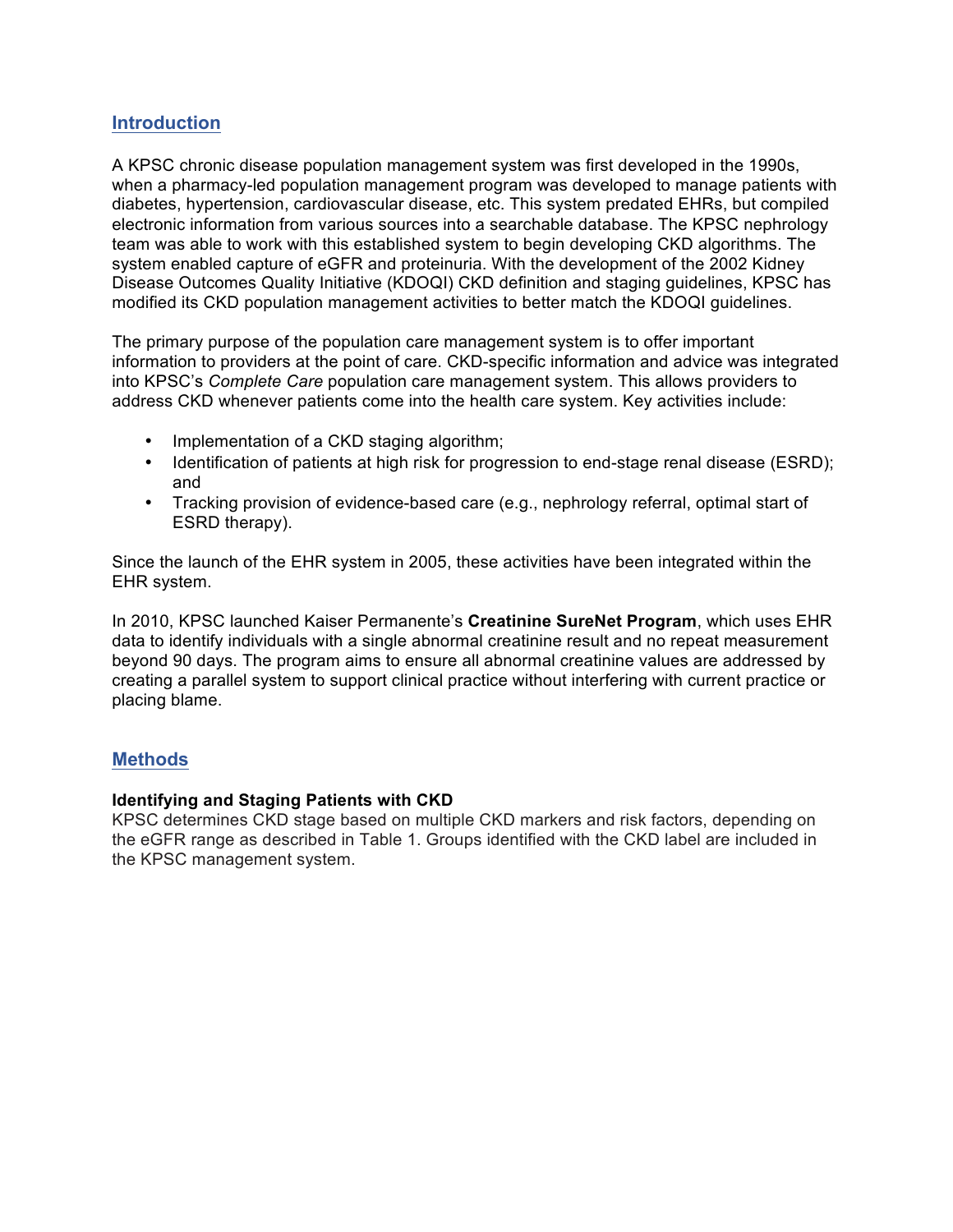| <b>Stage</b>                | eGFR range     | <b>Other Criteria</b>                           |
|-----------------------------|----------------|-------------------------------------------------|
|                             | $\geq 90$      | Proteinuria/albuminuria (see algorithm)         |
| 2                           | 60-89          | Proteinuria/albuminuria (see algorithm)         |
| 3, chronic 3                | 30-59          | But not meeting criteria for CKD 3 modified     |
| 3 modified (high risk)      | 30-59          | One of the following:*                          |
|                             |                | • Proteinuria/albuminuria (see algorithm)       |
|                             |                | eGFR + $\frac{1}{2}$ age < 85                   |
| 4                           | $15 - 29$      | --                                              |
| 5 future renal replacement  | < 15           | $- -$                                           |
| 5 no future renal           | < 15           | Designation from a nephrologist or care manager |
| replacement                 |                | of "no future renal replacement"**              |
| 5 hemodialysis or           | < 15           | Designation by the care management system as    |
| 5 peritoneal dialysis       |                | receiving dialysis                              |
| 5 renal transplant substage | Substage based | Designation by the care management system as    |
| 1, 2, 3, 4, or 5            | on long term   | having received a kidney transplant             |
|                             | GFR range      |                                                 |

#### **Table 1: Summary of KPSC CKD Staging System**

 \**Note: the initial KPSC stage 3 modified group included diabetes mellitus as a criterion.* 

 *\*\*This designation was eliminated and replaced by an option to make this designation for any CKD stage via direct entry in the population management system or by use on the problem list special code "SHARED DECISION MADE TO NOT INITIATE OR TO DISCONTINUE DIALYSIS". This latter code is then pulled into information to identify these patients. These patients are not eliminated from population management but this status is used to inform population activities.* 

The staging process follows the following steps.

- **1. Estimation and staging of GFR**. GFR is estimated from serum creatinine using the isotope dilution mass spectrometry- (IDMS) calibrated Modification of Diet in Renal Disease (MDRD) Study equation. When available, the race field from the demographics file is used in GFR estimation. KPSC members with at least one decreased GFR value are categorized by GFR range based on KDOQI guidelines. No individual with a longterm eGFR  $\geq$  60 mL/min/1.73 m2 is classified by the algorithm as having CKD unless an additional marker of kidney disease is present.
- 2. **Determination of chronicity.** Members with at least one decreased GFR value who do not have GFR estimates separated by at least 90 days are labeled as "chronicity unknown" as decreased value(s) less than 90 days apart may signify acute rather than chronic kidney injury. These individuals are excluded from the population management system but can be identified by the nephrology department.
- **3. GFR stage reassignment.** After the initial GFR range assignment, CKD stage may be reassigned when two eGFR measurements separated by at least 90 days fall into the eGFR range for a different stage, as described in Box 1.
- 4. **Assessment of proteinuria**. For CKD stages 1 and 2, proteinuria—or another marker of kidney disease—is required in order to classify a patient with CKD. KPSC departed from the KDOQI guideline to use macroproteinuria rather than microalbuminuria. The KPSC definition for proteinuria is defined in Box 2.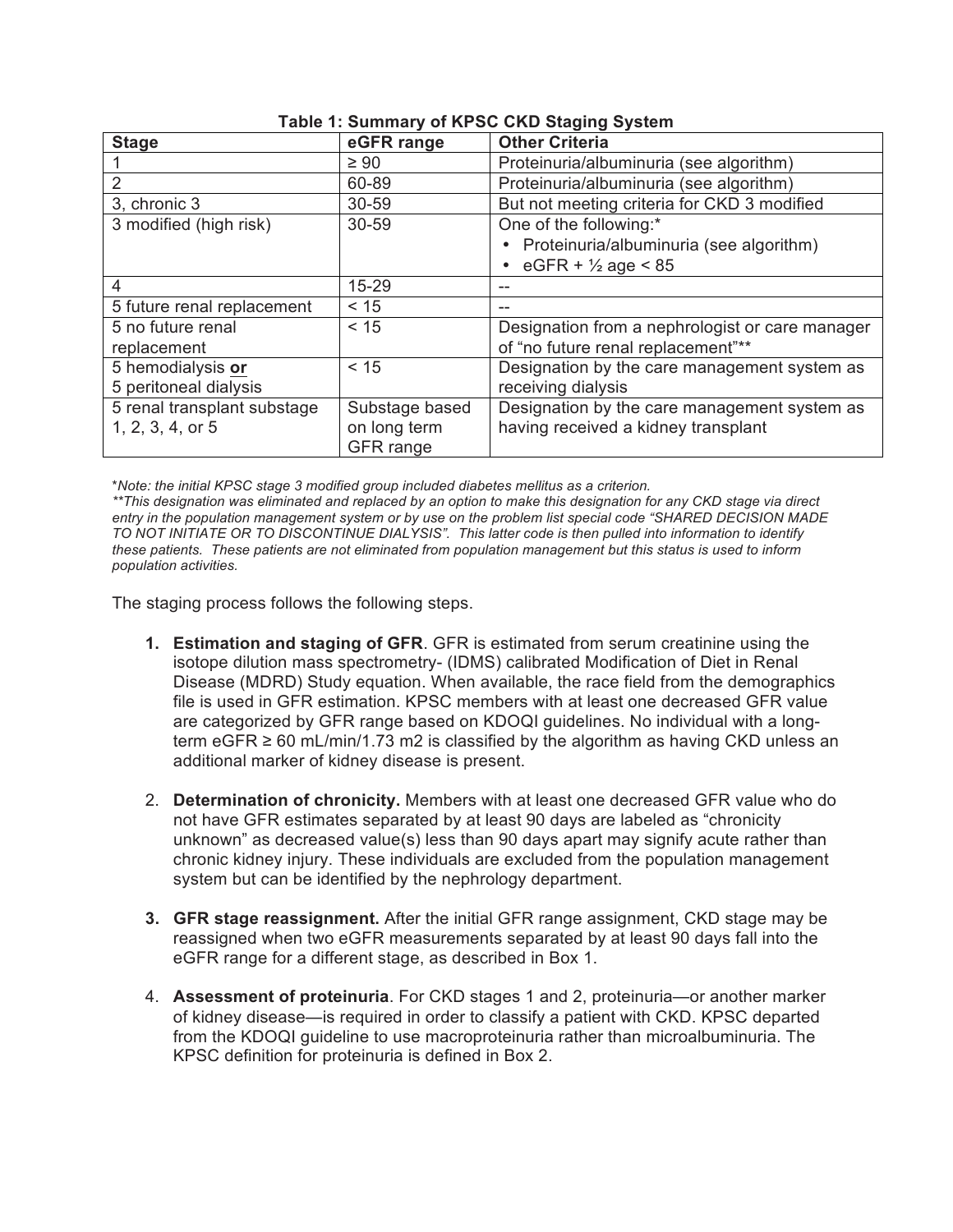# **Box 1: Chronic GFR Stage Range Reassignment**

### **Computer variable definitions:**

- *Recent* is most recent GFR in laboratory system
- *ThreeMonthsAgoGFR* is GFR ≥ 3 mo earlier than RecentGFR
- *CurrentStage* is stage that the patient currently is in
- *GFRRange* is the GFR range of a given stage

 **Steps to reassign to a lower (better) CKD stage** using the minimum eGFR to reclassify more conservatively (i.e., closer to current stage).

If *CurrentStage* = CKD stage 2 through 5 and if *RecentGFR* and

*ThreeMonthsAgoGFR* are both > *GFRRange* of *CurrentStage*, then take the minimum of (*RecentGFR* and *ThreeMonthsAgoGFR*):

- minimum  $\geq 90 \rightarrow \text{CKD stage 1}$
- $60 \leq$  minimum < 90  $\rightarrow$  CKD stage 2
- 30  $\leq$  minimum  $\leq 60 \Rightarrow$  CKD stage 3
- 15  $\leq$  minimum  $\leq$  30  $\Rightarrow$  CKD stage 4

 **Steps to reassign to a higher (worse) CKD stage** using the maximum eGFR to reclassify more conservatively (i.e., closer to current stage).

reclassify more conservatively (i.e., closer to current stage). If *CurrentStage* = CKD stage 1 through 4 and if *RecentGFR* and

*ThreeMonthsAgoGFR* are both < *GFRRange* of *CurrentStage*, then take the maximum of (*RecentGFR* and *ThreeMonthsAgoGFR*):

- $\bullet$  $60 \leq$  maximum < 90  $\rightarrow$  CKD stage 2
- $30 \leq$  maximum < 60  $\rightarrow$  CKD stage 3
- 15  $\leq$  maximum < 30  $\Rightarrow$  CKD stage 4
- maximum <  $15 \rightarrow$  CKD stage 5
- 5. **Identifying stage 3 patients at high risk for progression.** KPSC divides stage 3 patients into groups at low risk (stage 3) and high risk (stage 3 modified) for cardiovascular complications or progression to ESRD. Patients are classified as stage 3 modified if they have two or more eGFRs between 30 and 59 separated by 90+ days and one of the following additional criteria:
	- Proteinuria (see Box 2 for definition)
	- eGFR  $+$  1/<sub>2</sub> age  $<$  85 (To approximate 2 standard deviations below the mean for age and exclude low risk elderly patients with an eGFR at the upper end of the CKD 3 range.)
- 6. **Addition of unidentified patients with CKD**. A small population of patients with stage 1, 2, or 3 modified CKD are not detected by the automated registry. Nephrologists may manually enter stage 1, 2, or 3 modified patients who do not meet the outlined criteria but have been identified to have kidney damage through other data (e.g., kidney biopsy, kidney imaging).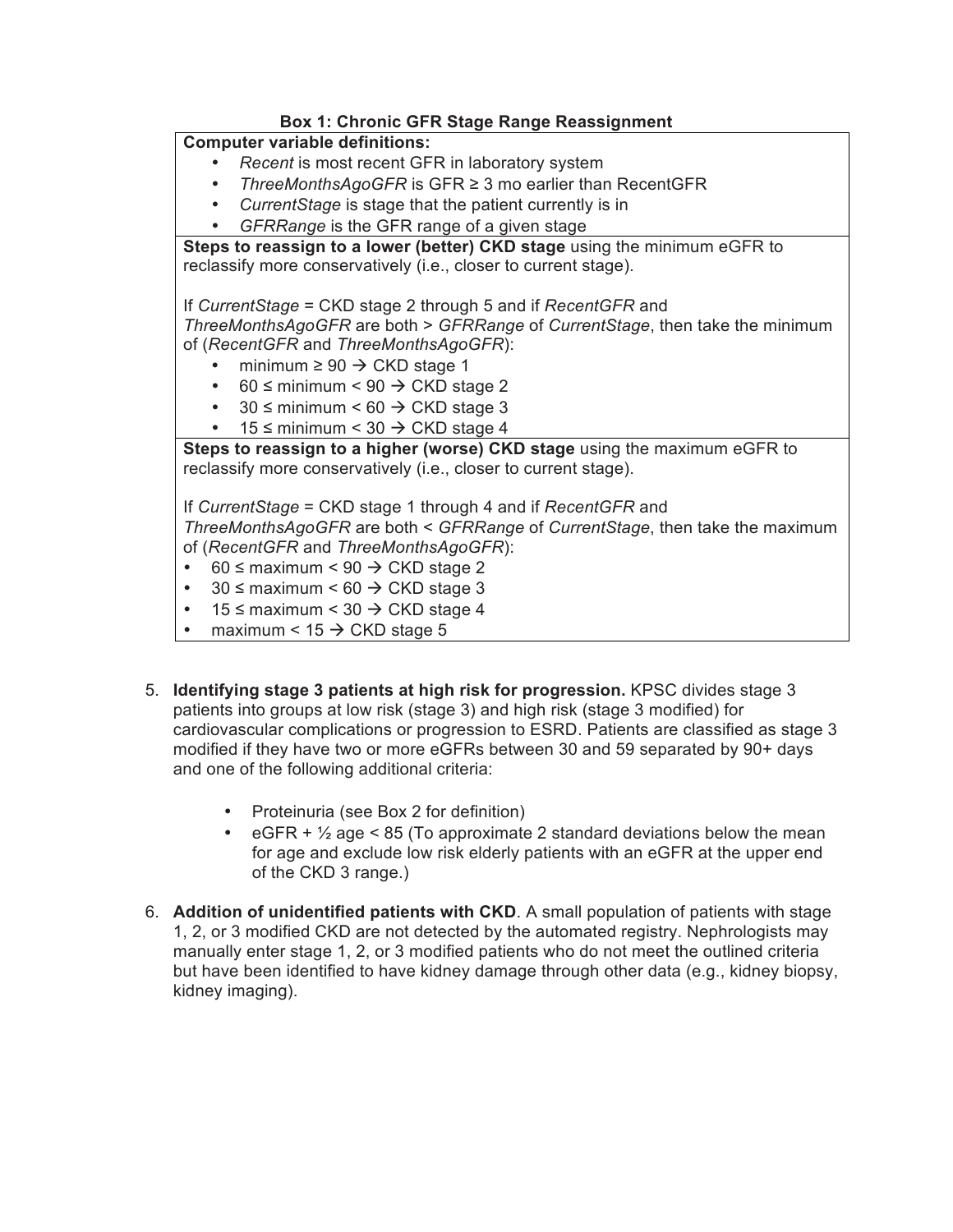## **Box 2: KPSC Definition of Proteinuria**

*SignificantProteinuria* is true if *FirstProteinuria* and *SecondProteinuria* below are true:

- *1. FirstProteinuria* is true if any of the following are true:
	- Protein on urinalysis is ≥ 1+ or ≥30 mg/dL
	- Random microalbuminuria ≥ 300 µg per mg of creatinine
	- 24-h microalbuminuria ≥ 300 mg
	- 24-h urine total protein ≥ 300 mg
	- Random urine protein-creatinine ratio · 1,000 ≥ 200
- *2.* SecondProteinuria is true if any of the following are true:
	- Random microalbuminuria ≥ 300 µg per mg of creatinine
	- 24-h microalbuminuria ≥ 300 mg
	- 24-h urine total protein ≥ 300 mg
	- Random urine protein-creatinine ratio · 1,000 ≥ 200

## **Tracking Targeted CKD Populations**

 KPSC targets CKD population management efforts to groups with high risk of negative outcomes, thereby ensuring efforts yield the largest possible impact. Only high-risk groups are automatically included in the population management system. For example, members in the stage 3 modified group are targeted for population management while members in stage 3 group are not. However, the KPSC nephrology group can identify all individuals with reduced GFRs.

 To track targeted patients within the EHR, KPSC began using the EHR's questionnaire function, which allows providers to enter categorical patient data. KPSC developed the Renal Patient Life Course Questionnaire to store CKD patient data within the medical record, rather than in an outside database. By storing the data within the EHR, it remains accessible to all providers.

### **CKD Capture**

 The CKD capture program identifies patients with stage 4 and 5 CKD who have not been seen by nephrology. These patients are flagged for the primary care provider to ensure the lack of referral to nephrology was intentional and based on a decision by the patient and provider not to seek aggressive management. Primary care providers are then encouraged to label these patients as "no future renal replacement" to stop outreach for a nephrology appointment.

### **The Optimal Start Initiative**

 The Optimal Start initiative—a key KPSC population management effort—was launched to address the large number of patients beginning ESRD therapy with a central venous catheter for hemodialysis. The program uses the Optimal ESRD Therapy Starts metric to track the number of new patients with ESRD therapy previously classified as CKD stage 4 or 5 future renal replacement therapy (denominator) who start peritoneal dialysis directly, start hemodialysis with an AV fistula, or receive a preemptive kidney transplant (numerator). The denominator excludes patients who recover enough kidney function within 3 months to get off dialysis, and the numerator allows for up to 10% of hemodialysis starts through an AV graft. Stage 4 patients have also been subdivided by GFR level into three groups: stage 4a (eGFR = 25 to 29), 4b (eGFR = 20 to 24), and 4c (eGFR = 15 to 19), allowing initial optimal start efforts to focus on the stage 4c group, who are most likely to progress to dialysis. The metric helps focus the KPSC nephrology team on identifying, educating, and preparing patients for a smooth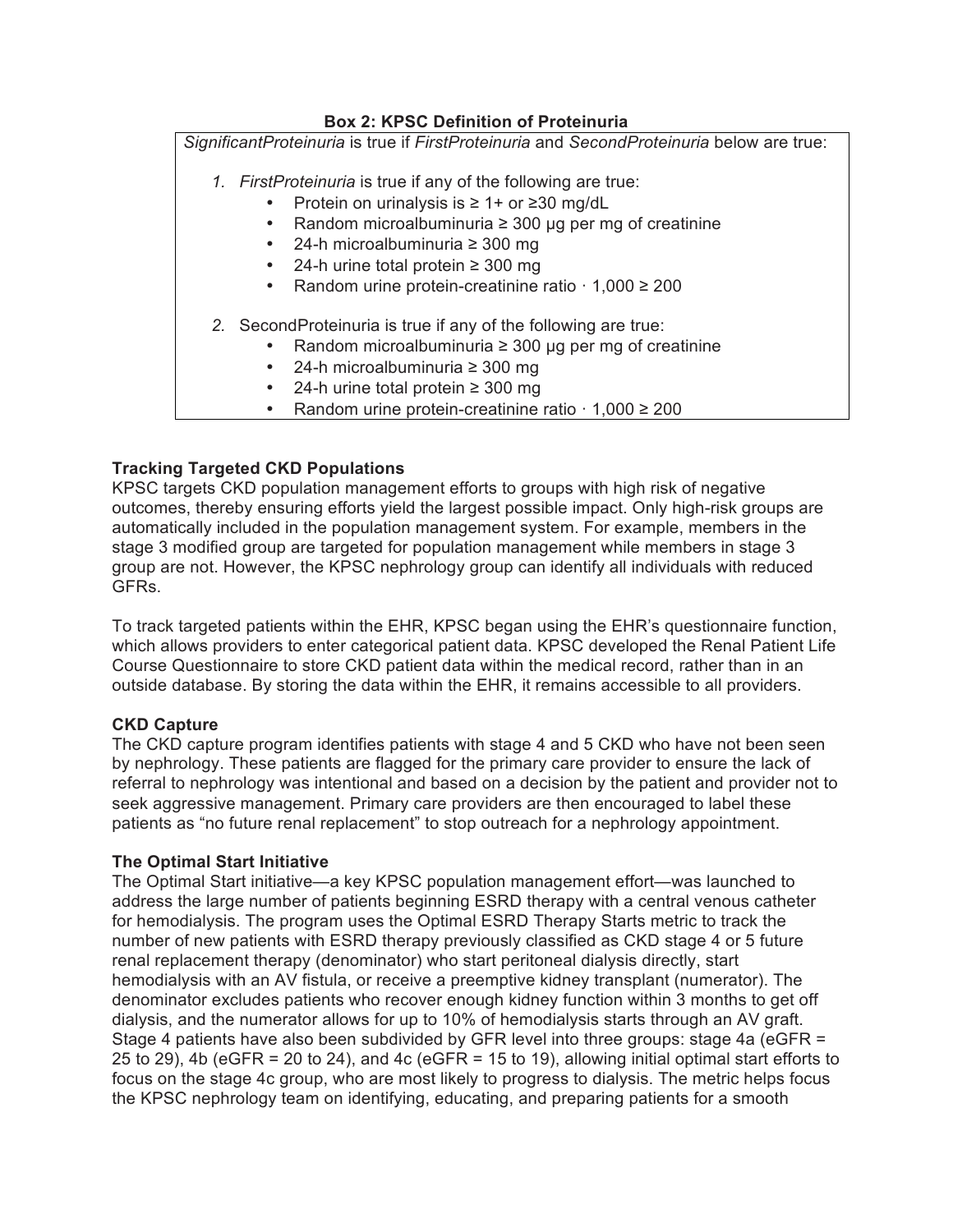transition to renal replacement therapy. The Optimal ESRD Therapy Starts metric drives upstream care for CKD and has been adopted as an endorsed measure by the National Quality Forum.

 To help ensure more patients achieve an optimal start, KPSC uses a section of their Renal Patient Life Course Questionnaire to track the status of patient preparation for renal replacement therapy (e.g., whether the patient has attended an educational class on renal replacement therapy options, whether the patient has made a modality decision with the nephrologist, whether the fistula has matured, etc.). From the questionnaire, Optimal Start Preparation reports are generated for care management teams on a monthly basis to show level of patient preparation by stage and to encourage nephrologists to update the data if needed.

## **The Creatinine SureNet Program**

 KPSC's Creatinine SureNet seeks to confirm or rule out CKD in people with a single abnormal creatinine measurement and no repeat measurement beyond 90 days. The Creatinine SureNet Program is a multidisciplinary program staffed by a project manager, a regional SureNet licensed vocational nurse, and nursing and physician champions. The program involves several phases:

- 1. **Identification of patients**. The project manager uses the KPSC Online Interactive Network Tool to identify individuals aged 18 or older who meet the following criteria:
	- A single creatinine level equating to an eGFR <60 mL/min/1.73 m2;
	- No repeat measurement in the subsequent 90 days or more; and
	- • eGFR + 1/2 age <85 (meaning that members aged more than 50 years require progressively lower eGFRs to be included – e.g., members aged 60, 70, and 80 years would need eGFR <55, <50, and <45 mL/min/1.73 m2, respectively).
- 2. **Verification of patients**. The project manager uses the EHR to verify that there is no interim repeat creatinine measurement and screens to determine appropriateness for SureNet (e.g., removing patients who are enrolled in palliative/hospice care programs or have severe dementia with a life expectancy less than 6 months).
- 3. **Ordering the repeat creatinine.** The list of verified patients is sent to the regional KPSC SureNet licensed vocational nurse, who enters an order for the repeat creatinine measurement in the EHR and sets for the authorizing physician to sign.
- 4. **Patient follow-up to achieve creatinine result.** A letter is sent to the patient instructing him/her to go to any KPSC laboratory for a serum creatinine measurement. Additional letters are sent and the tests are reordered if the individual does not follow up with the repeat creatinine measurement.
- establishes CKD in a patient, the EHR is used to track clinicians documentation of the CKD diagnosis. Scheduled visits with a nephrologist also are evaluated. 5. **Patient follow-up regarding CKD diagnosis**. If the second creatinine measurement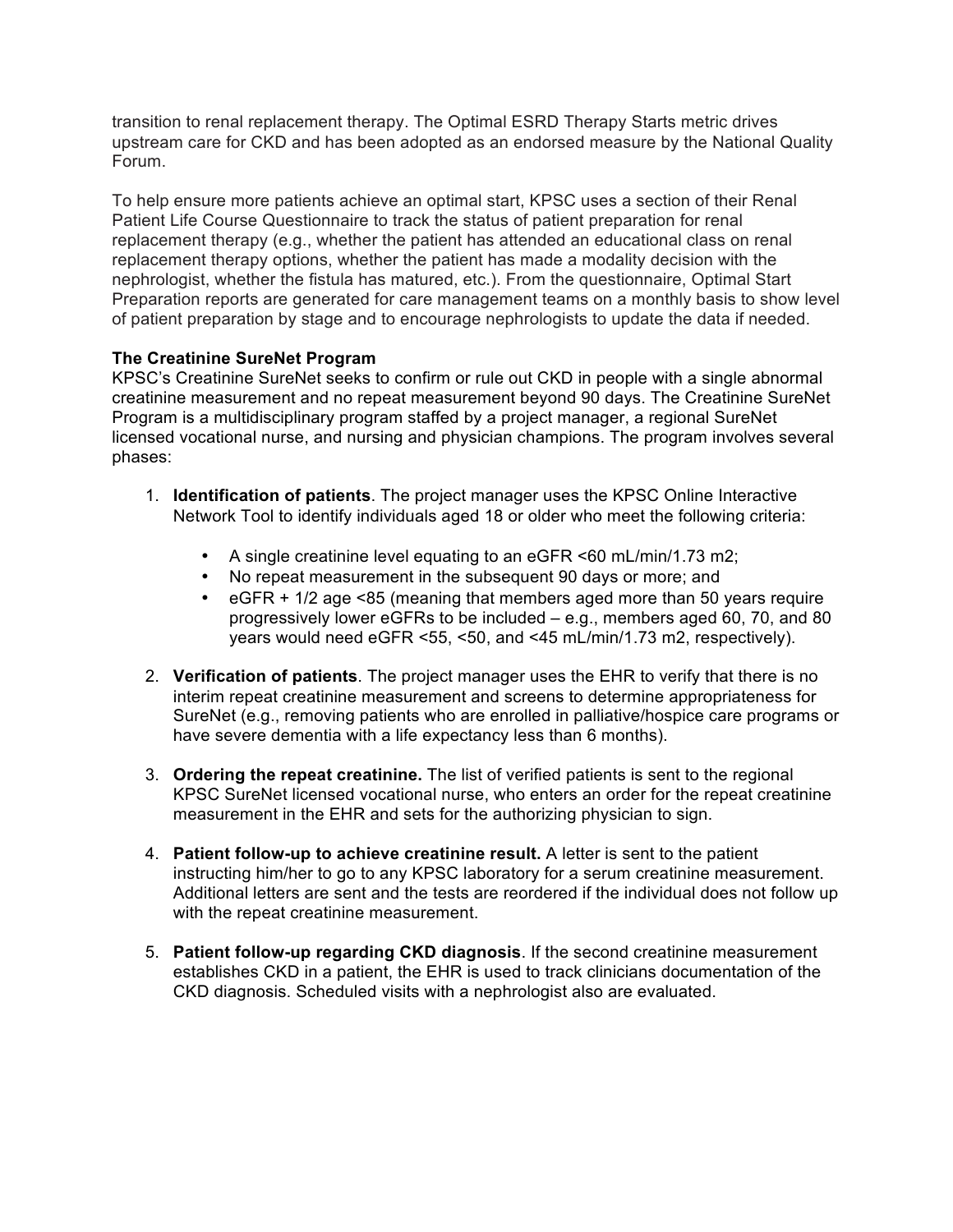# **Outcomes**

#### **Registry-enabled Initiatives**

 Development of the CKD registry has enabled implementation of point-of-care and quality assessment initiatives.

#### **Providing CKD Information at the Point-of-Care**

 A CKD care management summary is included as a tab in the EHR for all patients within the CKD registry. To reduce the number of messages for patients with multiple chronic conditions, CKD messages have been integrated by algorithm with messages for other chronic conditions.

 **Assessing Quality Indicators.** The registry enables several quality indicators (e.g., patient awareness of CKD status, absent or low hemoglobin, hospitalization, nephrology referral, participation in education classes) to be continuously tracked for patients with CKD over 12- month periods. Dialysis access type (e.g., AV fistula, AV graft, catheter) is also tracked for patients beginning ESRD therapy. Specific outcomes of note include:

- • **Impact on nephrology referral.** Patients with lower risk chronic 3 are seen at a low rate by nephrology (12% ever seen by nephrology) compared to modified CKD 3 (41% ever seen by nephrology). This suggests the registry—combined with nephrology referral suggestions—may help ensure higher-risk patients are seen by nephrologists. Overall, 45% of prevalent KPSC CKD 1, 2, 3 modified, 4, and 5 (non-dialysis stage 5) and 94% of CKD 4 and 5 (non-dialysis) have been seen by nephrology.
- • **Impact on optimal starts.** Data analysis enabled by the registry corrected the misperception among nephrologists that unrecognized CKD with acute renal failure accounts for a high percentage of the new ESRD therapy population. The analysis demonstrated that the majority of patients entering ESRD therapy were identified with a long-term (> 3 months) eGFR < 30 mL/min/1.73 m<sup>2</sup> prior to starting therapy (76%), acknowledged by nephrologists. Sixty-five percent of CKD stage 4 and 5 patients (and 51% of all patients starting ESRD (regardless if had prior known CKD) are achieving an optimal start of dialysis. indicating there is a greater amount of time to prepare patients for ESRD than may be

#### **Creatinine SureNet Implementation**

 Of the 12,396 individuals that met the SureNet criteria between February 1, 2010 and March 1, 2014, 51.8% eventually had a repeat creatinine measurement as a direct result of the SureNet Orders. Of these, CKD was established in 52.5%.

# **Challenges & Solutions**

 **Quality limitations of data in the EHR**. Errors (e.g., incorrect/missing variables, data lag) are inherent to any patient list identified through the EHR. To help resolve discrepancies, nephrologists are given the ability to correct data within the system to help ensure accuracy. For example, missing race values create a challenge for estimation of GFR for African American patients. There has been a gradual improvement in availability of race designation over time as providers have recognized the discrepancy and updated the system.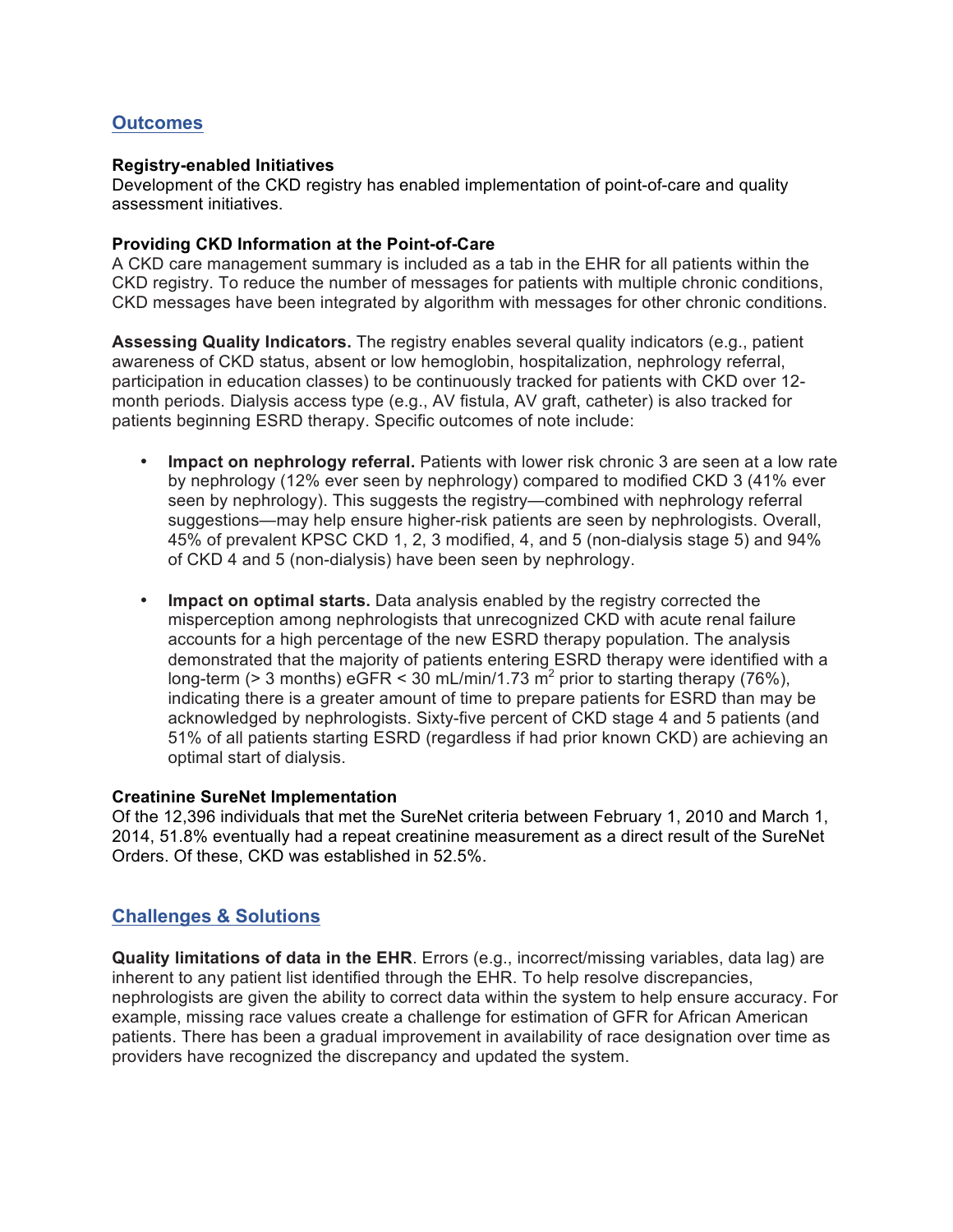**Gaining provider trust regarding accuracy of the CKD registry**. Champions of the KPSC registry provide local lectures, emails, and symposia targeted to primary care providers to help introduce CKD management into usual practice and make clinicians comfortable with the registry. Additionally, KPSC has systems in place to enable data managers to address feedback and questions from clinicians, which helps clinicians recognize that data managers are responsive to clinician concerns.

 **Ongoing revision of care management lists**. Initially, the KPSC system allowed providers to download lists of patients meeting certain criteria, but providers were not able to update these lists with new patient data. Though the Epic EHR provides a list function, KPSC has not been able to integrate the list functionality with the CKD registry to automatically create and maintain CKD patient lists within the EHR. To address this, KPSC began using the questionnaire function within the EHR, which allows categorical data to be entered, stored, and accessed via the EHR.

# **Facilitators**

 **Targeting population management activities to patients who can most benefit from**  narrowly targeting groups can facilitate buy-in for program implementation. For example, given ESRD Therapy Starts metric to CKD stage 4 and 5 patients who would have sufficient opportunity for an optimal start rather than all starts of ESRD. **intervention**. This allows for resources to be focused on those most in need. Additionally, more the challenges around achieving optimal ESRD starts for all ESRD patients, limiting the Optimal

 **diseases.** Rather than starting from scratch, this helps avoid overlapping or conflicting reminders to primary care physicians (thereby reducing "pop-up fatigue"). This also allows the system to remind patients about care management needs for CKD when they are visiting for an **Integrating CKD population management efforts with existing efforts for other chronic**  unrelated condition.

 **Establishing strong connections between the end-users (clinicians) and the staff generating data and reports (data managers)**. This has created greater trust of the data among clinicians and has enabled clinicians to explain nuances of the data to the data managers so that data are managed appropriately. Several committees established by the KPSC renal management group have helped establish and maintain connections between clinicians, care managers and data analysts. Also, KPSC culture in the nephrology program supports personal connections between clinicians and data analysts, so that clinicians feel comfortable reaching out directly to data managers, and vice versa.

 for black and non-black race but instead made use of the known race from data systems. Having one value for GFR is important for registry purposes. **Inclusion of race data alongside lab values**. Estimated GFR reporting did not give two values

 **Establishing a robust registry system independent from the EHR with dedicated staff to manage and report data**. Data errors can occur as information is generated in the EHR (e.g., inadvertent change of a laboratory code). Having a separate data management system with dedicated staff who can attend to data issues and report back to clinicians is critical to managing CKD populations.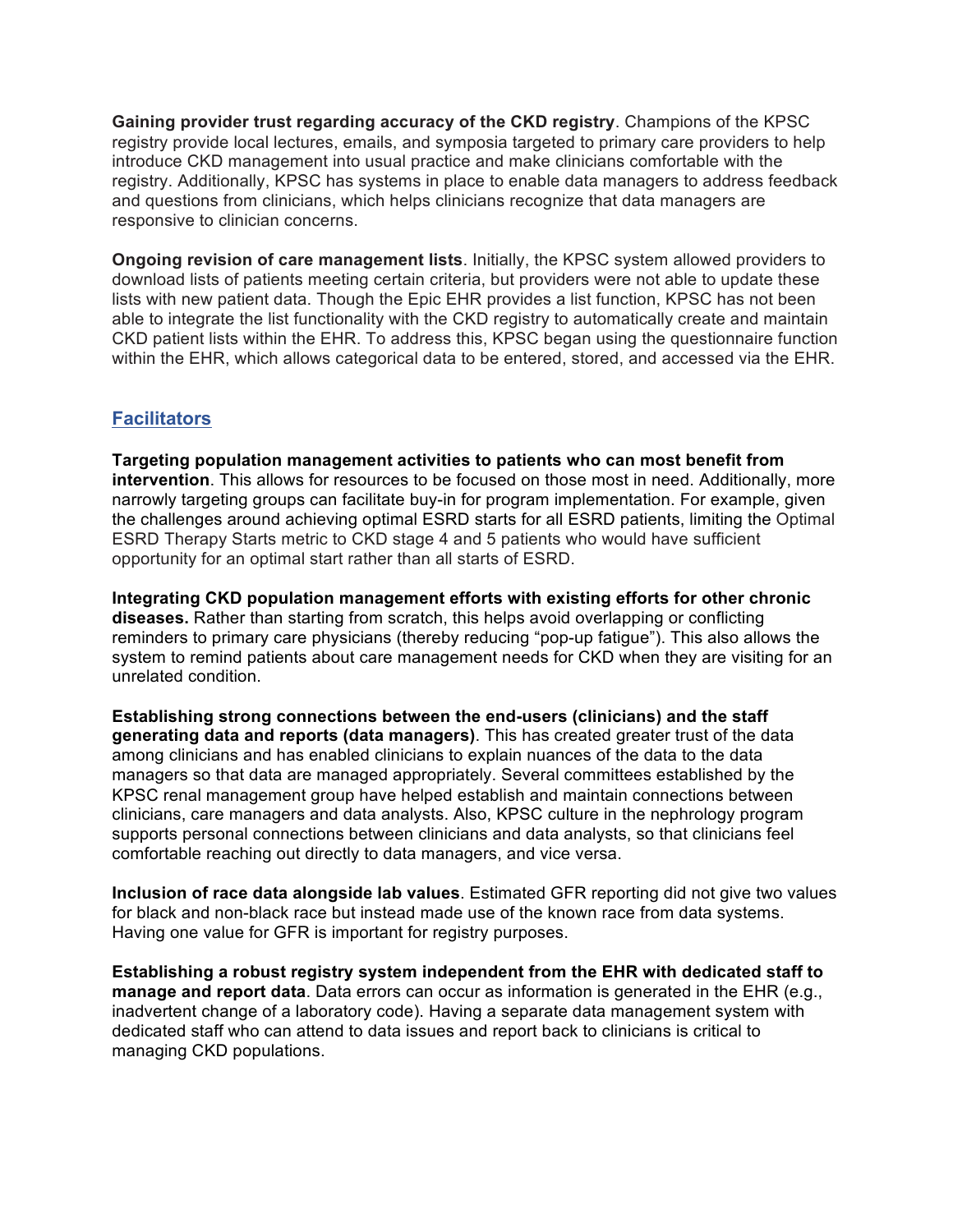**Clearly defining chronicity to limit inclusion of patients with kidney injury**. KPSC set a definition for chronic disease requiring two reduced eGFRs separated by at least 90 days to ensure patients with acute injury weren't inappropriately labeled with CKD.

# **Next Steps**

**Next Steps**<br>Expanding the CKD capture program to address high risk patients at earlier CKD stages. efforts on systematically capturing patients with earlier stages of CKD who are at high-risk for rapid progression to ESRD (e.g., patients with more than 3 g urine protein) to ensure these Initial efforts have focused on patients with stages 4 and 5 CKD. KPSC plans to focus future patients are referred to nephrology.

 **Changing systems to focus on CKD risk rather than stage.** KPSC hopes to enable improved management of high-risk patients using risk models rather than CKD stage. Similarly, KPSC hopes to encourage clinicians to focus on risk rather than stage in discussing CKD with patients.

 **Continuing to track care of the SureNet cohort**. Future efforts include evaluation of comparative outcomes such as health use, hospitalizations, progression of CKD, and mortality.

 To be added. **Additional Resources**